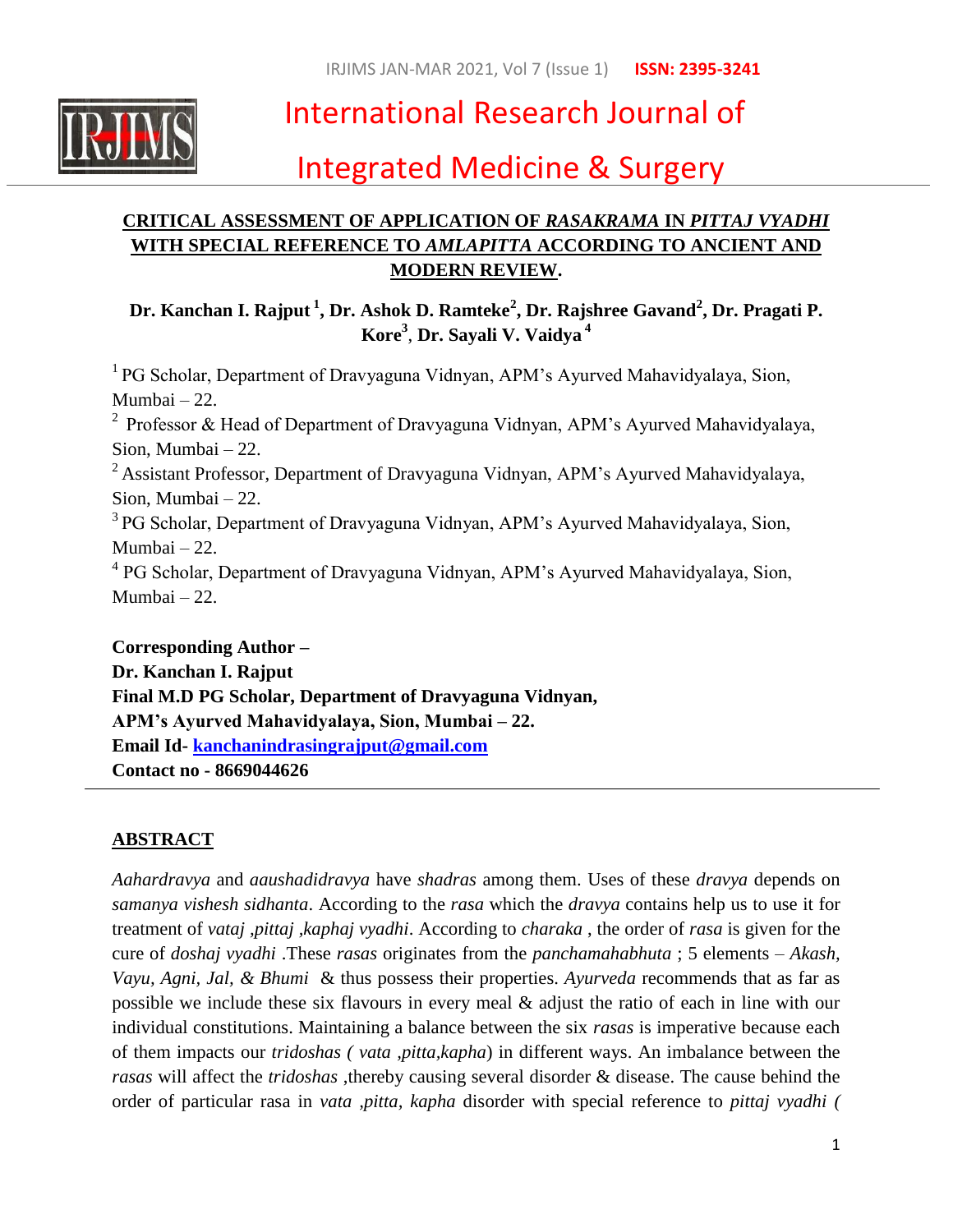

# International Research Journal of

# Integrated Medicine & Surgery

*Amlapitta).*Order in *Vataj vyadhi – Madhur ,Amla , Lavan. For Pittaj vyadhi – Tikta, Madhur ,Kashaya and for Kaphaj vyadhi- Katu ,Tikta ,Kashaya.*

## **KEYWORDS**

*Pitta , Amlapitta, Tikta, Madhur , Kashaya , Rasa , Agni* Hyperacidity.

## **INTRODUCTION**

The disease has been defined as the state in which both body and mind are subjected to pain. *Charkacharya* defined disease as any disturbance in equilibrium of *dhatus* and on other side the state of their equilibrium is health (*aarogya*).In *Ayurveda dravyaguna* subject is related to medicinal plants. All medicinal plants mentioned in Ayurveda are described to cure the disease. The basic concept of drug action is depended on *Rasa panchak i.e Rasa ,Guna ,Virya,Vipak & Prabhav .*The basic cause of disease manifestation is vitiation of *doshas* .Here vitiation of *doshas* can be depended on the *kshaya*( decrease) & *vridhi* (increase).In *Ayurveda* there are total 20 *gurvadi gunas* are mentioned. Destructtion of pathology according to *ayurved* is changes in qualities from increased or decreased condition to their normal condition by administration of drug having similar or opposite qualities of *doshas. Rasa ,virya,vipaka,* having these qualities which are utilized to normalize the qualities of vitiated *doshas.*

 *Rasa* is main aspect of drug which comes in contact directly with the *doshas* situated in Gastrointestinal tract while

administering food substance or drug material of various *rasa*.So in pathogenesis of disease due to improper food ingestion causes vitiation .i.e *Kapha doshas* in *amashaya* ( stomach), *pitta doshas* in *pachyamanashaya* (duodenum,small intestine), *vata doshas* in *pakvashaya* ( large intestine). vitiation of *doshas* starts from mouth to anal region after ingestion of improper food material. The *gunas* of *rasa* are having more importance in the manifestation of disease as well as curing of disease .So the *rasa* of food material as well as drug / medicinal plants are having importance in manifestation & curing the disease.

## **AIM**

To study the role of *rasa* according to *gunas* in *pittaj vyadhi* with special reference to *Amlapitta.*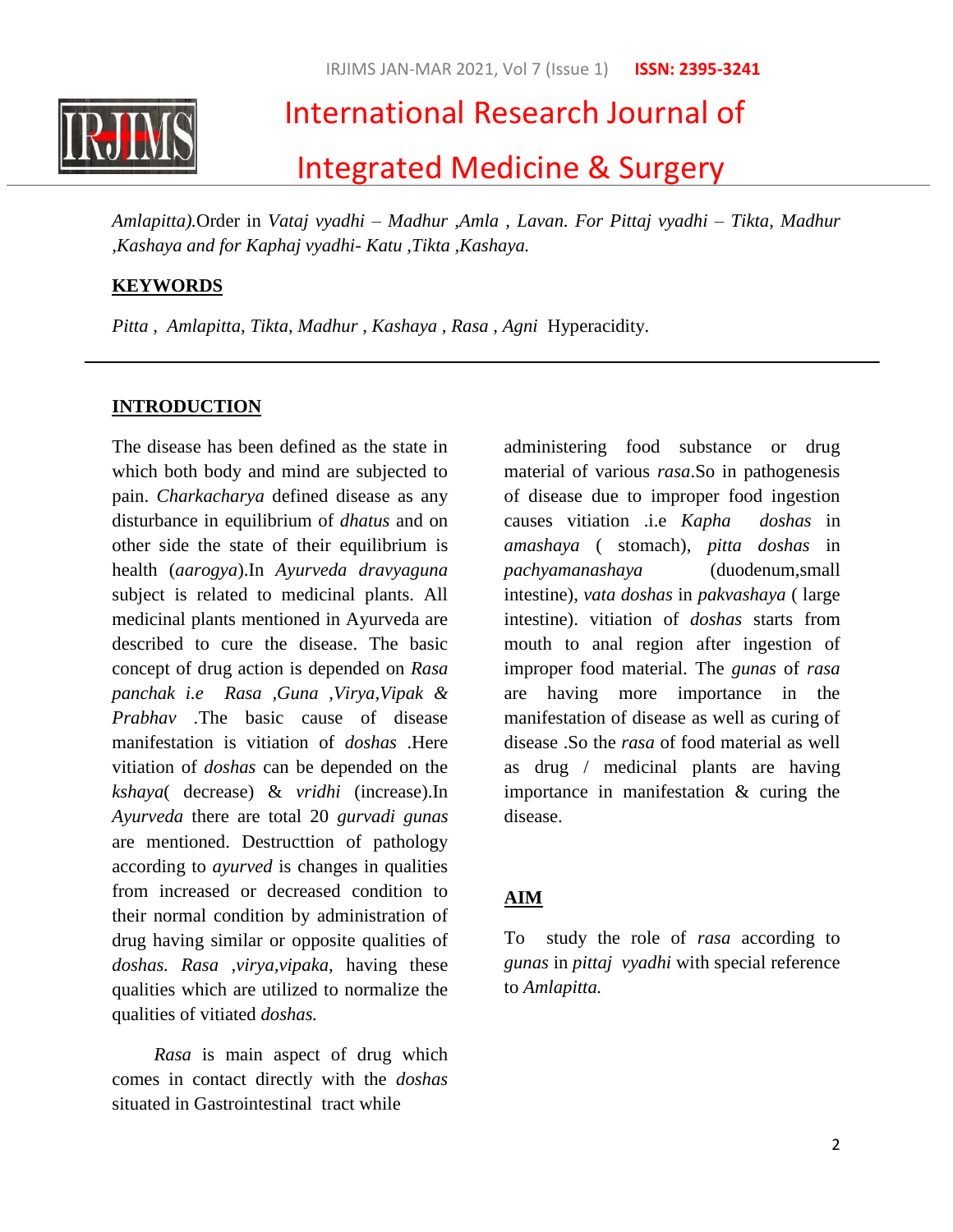

# International Research Journal of Integrated Medicine & Surgery

### **Importance of** *rasakrama*

*Rasa* is the main factor from *rasapanchak*  of medicinal plants and food material which comes in contact of *doshas* present in Gastrointestinal tract after its administration. *Gunas* of every *rasas* help them to normalize the increased / decreased quality of *doshas* . In *Ayurveda* the disease is classified according to *doshas i.e vattaj,pittaj,kaphaj.*

So, *charaka* has explained the order of *rasa* according to *doshaj vyadhi* .

- *1. Vataj Madhur, Amla, Lavan.*
- *2. Pittaj – Tikta , Madhur , Kashaya*
- *3. Kaphaj Katu , Tikta, Kashaya.*

Every *rasa* consist of their *guna*/properties.

- a) *Madhur – Snigdha , Sita , Guru*.
- b) *Amla – Snigdha, Ushna, Laghu*.
- c) *Lavana – Snigdha , Ushna, Laghu*.
- *d) Katu – Ruksha , Ushna ,Laghu.*
- *e) Tikta – Ruksha, Sita, Laghu.*
- f) *Kashaya – Ruksha, Sita , Guru*.

*AMLAPITTA*

# **अम्रगुनोद्रिक्तंपऩत्तं****अम्रपऩत्तभ ्***II (***भा** *.***नन** *./***अम्रपऩत्त****<sup>१</sup> टीका***.)*

*Amlapitta* (hyperacidity) is one of the commonest *vyadhi* (disease) of *annavahastrotas* ( Gastrointestinal tract disorder) caused by vitiated *agni* . *Amlapitta* is a condition where *amlaguna* of *pachak pitta* increases due to *samata.*

*Amlapitta* has been considered as *kapha pradhan tridoshaj vyadhi* .

*Amlapitta* can be co-related with hyperacidity as far as modern science is concerned . It simply mean an increased level of acid in the stomach . The stomach secrets hydrochloric acid , a digestive juice that breaks down the food particles into their smallest from to aid digestion. When there is an excessive amount of HCL in the stomach the condition is known as Hyperacidity. It is a disease of gastro intestinal tract due to abnormal secretion of gastric juices. In medical science it is described as peptic disorder (APD).In *Ayurveda* it is described as *Amlapitta. Dravyas* used in treatment of *Amlapitta* according to their taste.

1. *Tikta rasa*

## *GUDUCHI* –

# **गुडुचि ....नतक्ता पऩत्तकपाऩहा .....II**

# **सुश्रतु -स ू४६**

Latin name –*Tinospora cordifolia wild.* Family- Menispermaceae Synonyms- *Maduparni , Amruta, Amrutvalli, Chakrika*. *Rasa* – *Tikta ,Katu , Kashaya*. *Virya- Ushna. Vipaka- Madhur*.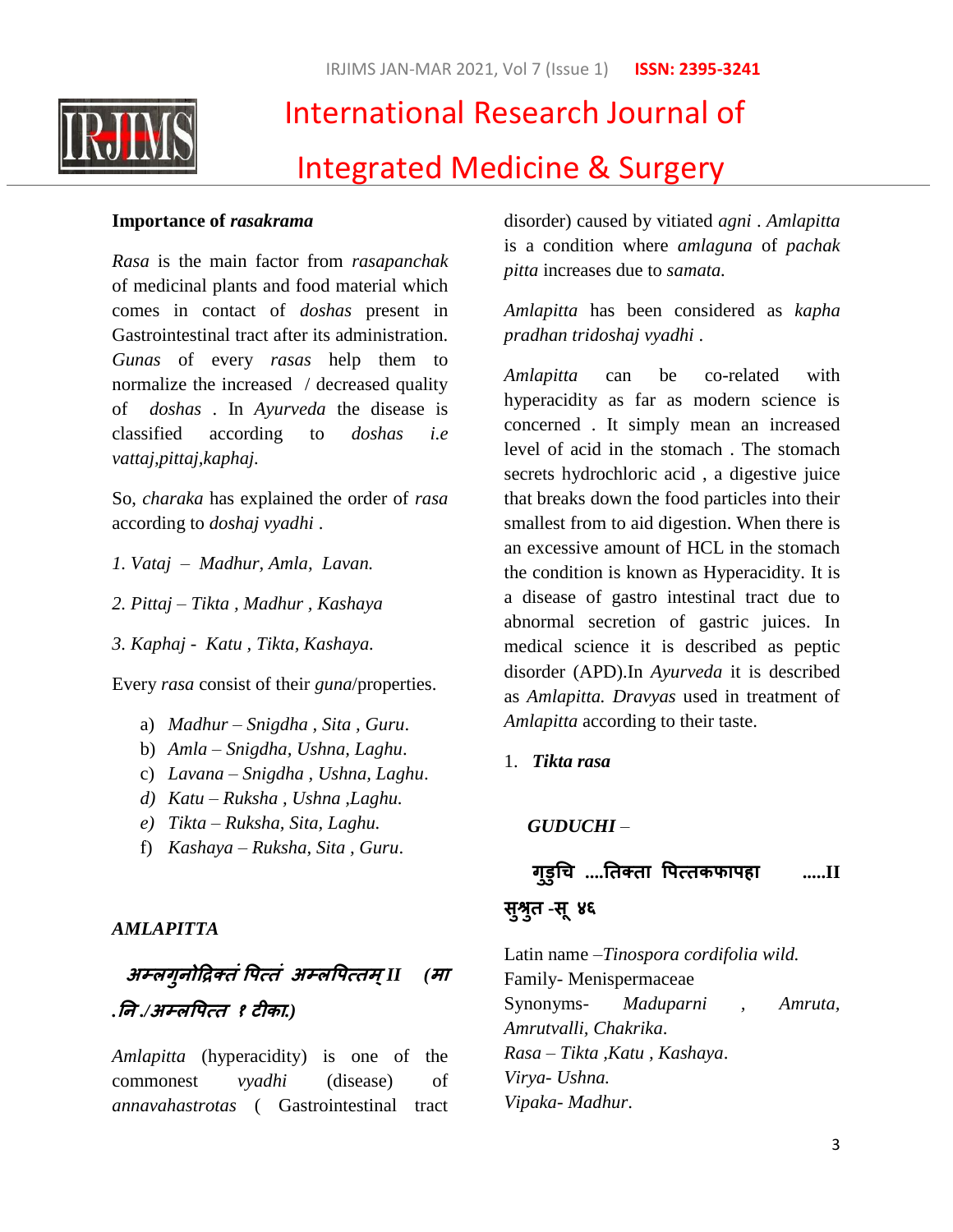IRJIMS JAN-MAR 2021, Vol 7 (Issue 1) **ISSN: 2395-3241**



# International Research Journal of Integrated Medicine & Surgery

*Guna* - Fresh – *Snigdha, Mrudu* Dry- *Ruksha, Laghu, Mrudu*.

*Tikta rasa* of *guduchi* plays a important role in *aampachan* and *agnidipan*.In *amlapitta , Samamta* of *pitta* increases & *dravyaguna* increases. *Ruksha* & *laghu guna* of *tikta rasa* in *guduchi* helps in *pachana* of *sampitta. Shita guna* of *tikta rasa* helps in *shaman* of *nirampitta. Tinospora cordifolia wild* has been shown to reduce ulcer idex total acidity, with an increase in the Ph of gastric fluid in pylorous ligated rats & in the ethanol induced gastric mucosal injury in rats.

## **2** *Madhur rasa*

*YASHTIMADHU*

# **भधमु ष्टट: स्वदयुसा शीतपऩत्तपवनाशशनी II**

### **( ध. नन.)**

Latin name – *Glycyrrhiza glabra linn* Family- Leguminosae. Synonyms- Madhuka, Klitak, Mulethi. Rasa- Madhur. Virya- Shita. Vipak- Madhura. Guna- Guru & snigdha. Madhur rasa of yashtimadhu plays a

important role in anuloman of increased pitta in aamashaya & remaining pitta is suppressed.

Madhur rasa of yashtimadhu decreased the pitta in aamashaya.Guru guna of madhur rasa helps to remove the excess pitta from aamashaya.

Shita guna of yashtimadhu helps in suppressing the pitta.

#### **3** *Kashaya rasa*

*HARITAKI*

**आभेषुअष्िर्णेषु----आभेटवष्िर्णेषुगुदाम्मेषु, विोपवफन्धेषु ि ननत्मभद्मात l गुडने ऩथमां**

#### **ततृ ीमाभ ्.......I I (बा . प्र)**

Latin name – *Terminalia chebula retz*  Family- combretaceae

Synonyms- *Abhaya, Amrta,Vayastha,Pathya Rasa- Pancharasa (*except *lavana) Kasaya* mainly.

*Virya-Ushna*.

*Vipaka- Madhura*.

*Guna- Laghu & Ruksha*.

*Ruksha guna* of *kashaya rasa* in *haritaki* helps to reduce the excessive *pitta* in *amashaya by shoshan karma. Shita guna* helps in suppressing the excessive *pitta* in *amashaya*.

#### **DISCUSSION**

All above description of using *rasa* in order as medicine and food is based upon the basic concept of *samanyavishesh siddhant* of *Ayurveda* i.e use of similar & opposite quality of drugs maintain the qualities present in the body elements ( *doshas & dhatu* ) at normal level. In *Ayurveda*, health